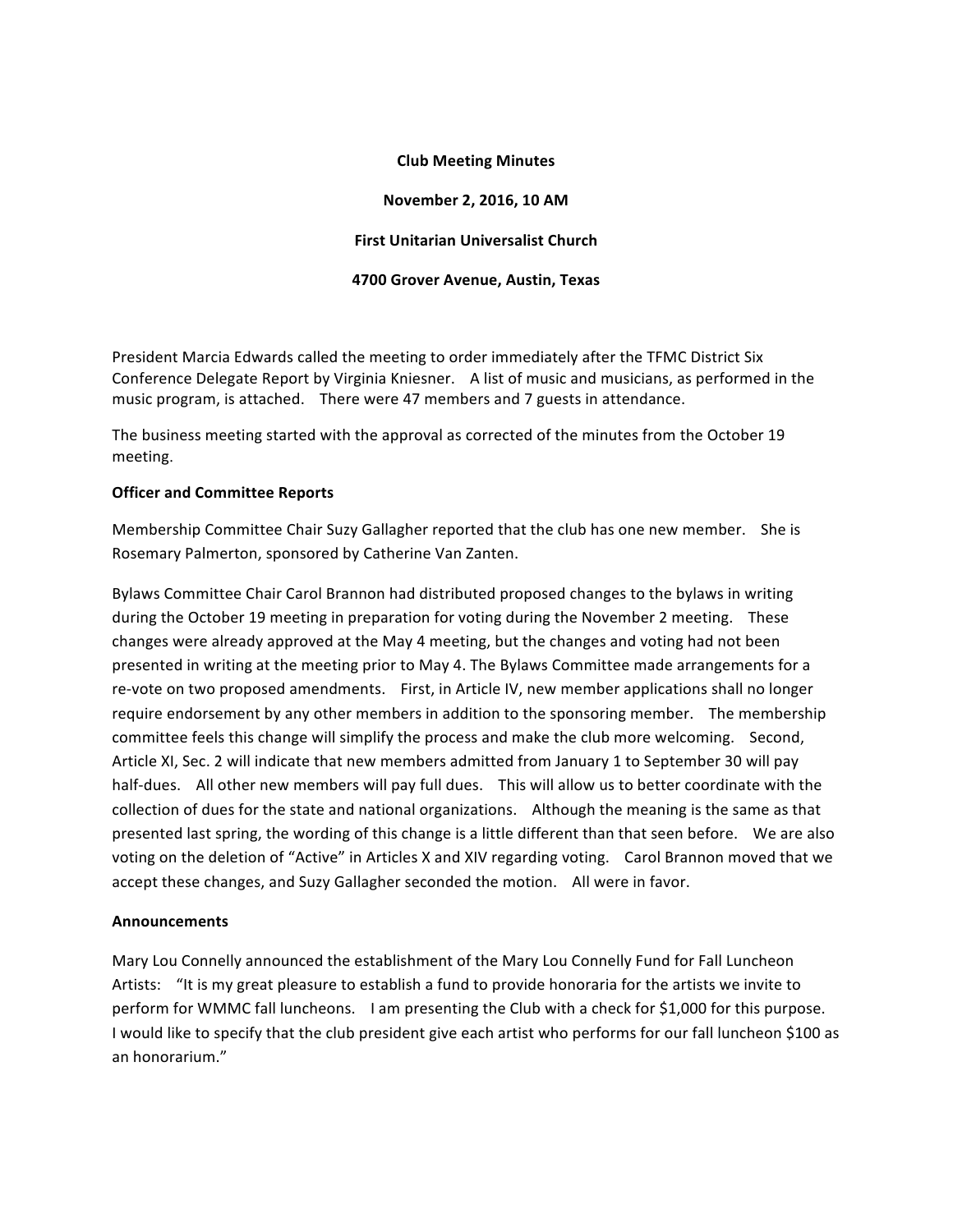Marcia Edwards announced that Program Committee Co-Chair Janie Keyes was unable to attend this meeting due to celebrating the birth of her first grandchild on October 25.

Kathryn Govier announced the performances of Alfred Uhry's play The Last Night of Ballyhoo at the First Unitarian Universalist Church. She thanked Suzy Gallagher for her help with the costumes for the play. The schedule for the performances by the Paradox Players can be found on the church's website (www.austinUU.org).

Marcia thanked Kathryn Govier for making the arrangements to have our first two programs of the year at the First Unitarian Universalist Church.

The meeting adjourned at 11:18 a.m.

Submitted by:

Virginia Kniesner

Recording Secretary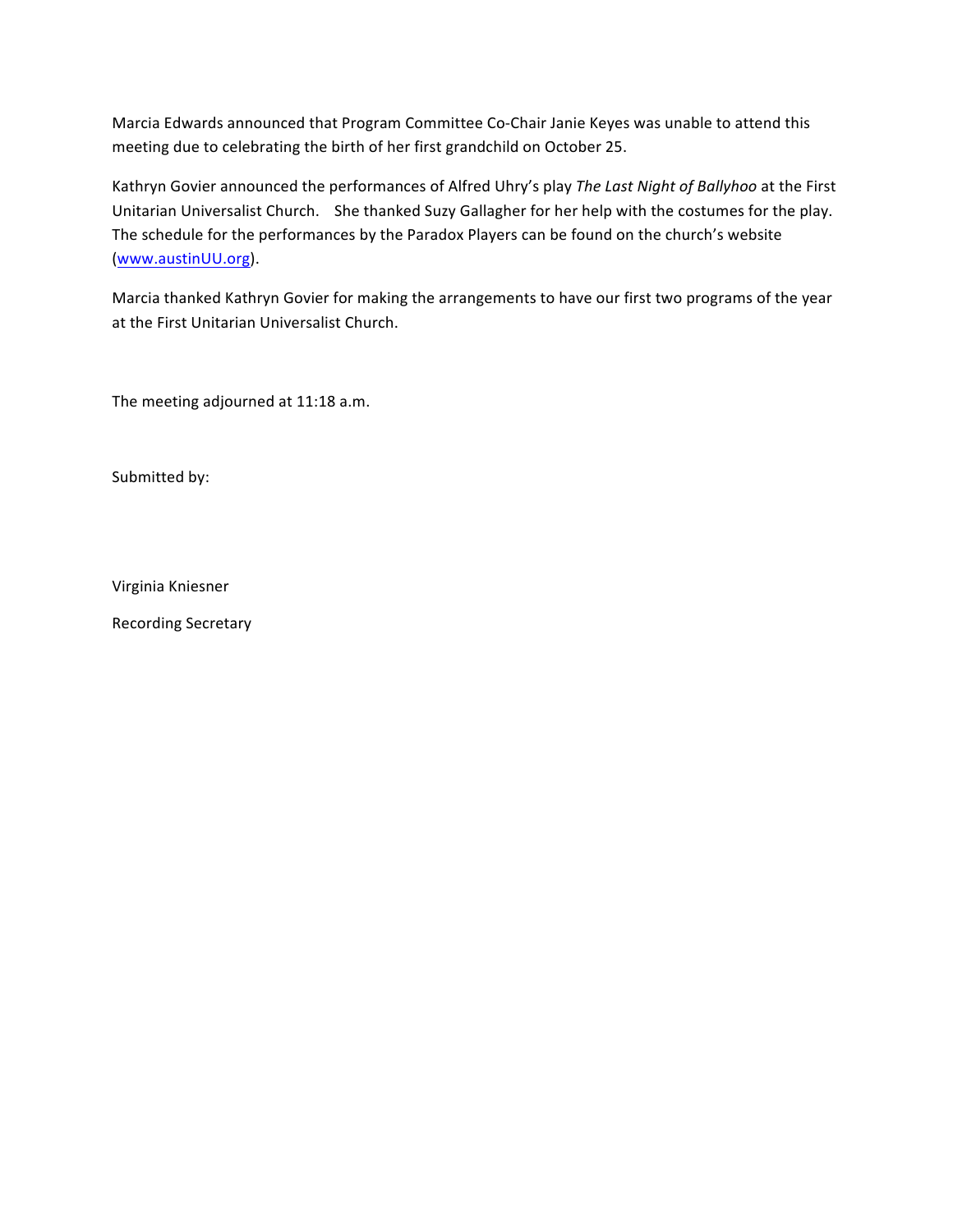## **\*NFMC International Music**

# **November 2, 2016**

## First Unitarian Universalist Church, 4700 Grover Avenue

List of music and musicians, as performed.

Program Leader: Gena Tabery

Collect Leader: Charles Palmer

Together We Sing: Joyful, Joyful, We Adore Thee (p. 16)

Catherine van Zanten, leader

Kathryn Govier, piano

**Program**

## SCOTLAND

Scottish Dancing Scottish jigs, reels and strathspeys Scottish jigs, reels and strathspeys

\*\*Austin Scottish Country Dancers

\*\*Diane Nousanen, \*\*Carlie Tilley, \*\*Torf Torfasen

\*\*Marty Livingston, \*\*Arthur McLean

Sarah Harriman, Director

## FRANCE

Nocturne in B Major, Op. 62. No. 1 Frederic Chopin (1810-1849)

Melanie Richards, piano